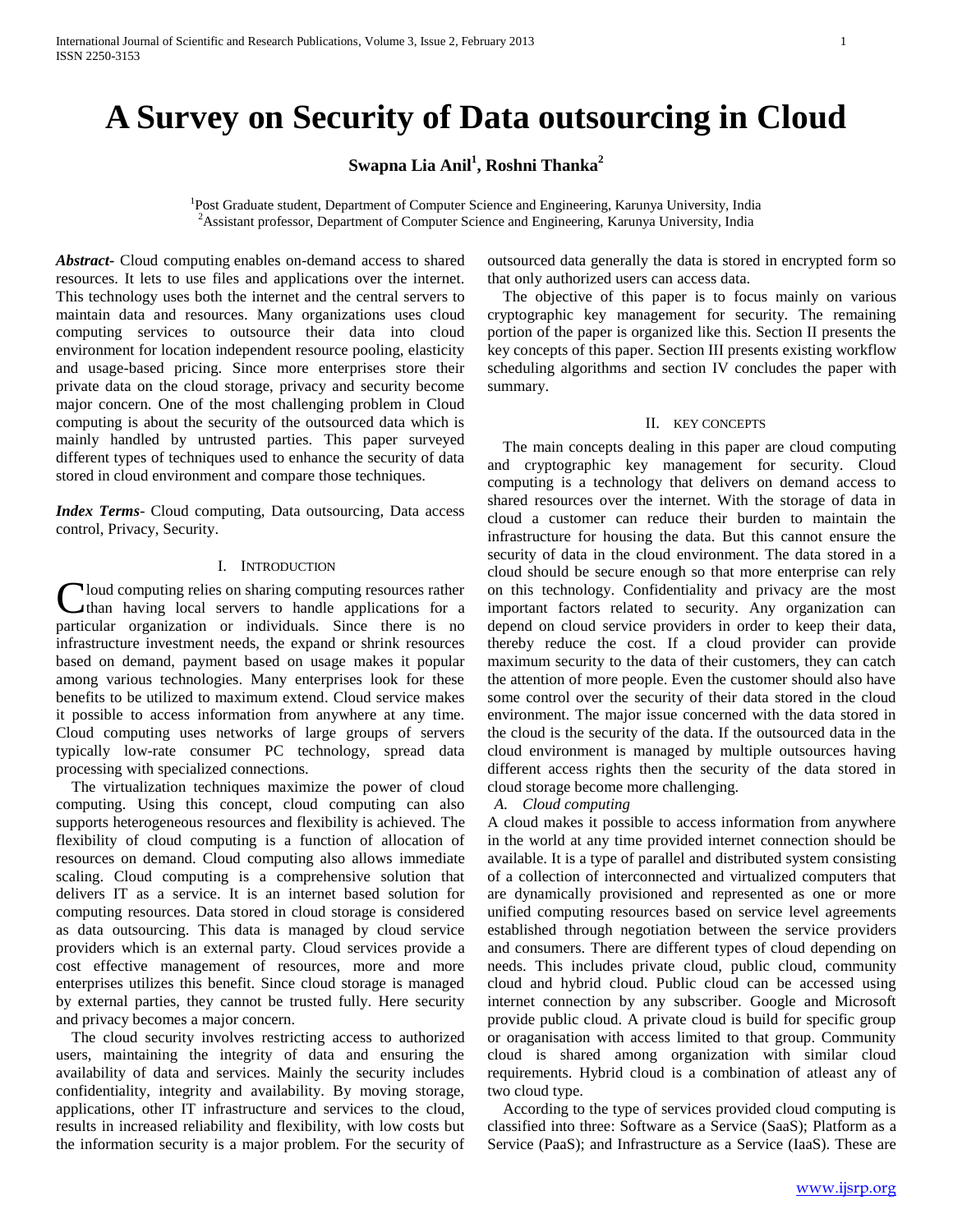the service models. IaaS Clouds, example Amazon, provide virtualized hardware and storage where the users can deploy their own applications and services. PaaS Clouds, like Microsoft Azure, provides an application development environment for users which help them to implement and run applications on the Cloud. According SaaS cloud there are two types of Cloud, which delivers software applications to the users. The first group offers the entire application as a service to the end users, which is used without any changes or customization. Examples of these types of clouds are Google office automation service, like Google Document or Google Calendar. The second group provides on-demand web services to the users, which can be used to build more complex applications.

# *B. Security in cloud*

The information stored in the cloud owns by some other person or organization other than the cloud owner. The data stored in the cloud may be valuable, so it should be secure enough so that no one could have access to these data other than the authorized person. The data stored in a cloud environment is handled by external parties so it can be called as outsourced data. The data are stored in such a way so as to make it independent of geographic location, to reduce the cost to maintain the requirements for storage like hardware and software. The main advantage over the cloud is the usage based pricing and the ready availability of the resources without even care about its maintenance. But since everything have its own pros and cons, cloud too have some cons. The main difficulty is with the security and privacy of the data stored on the cloud environment. The data in a cloud are handled by untrusted parties which may result in insecurity of data. In order to solve this problem one have to take measures to make the data secure. There exist many security measures for the data stored on cloud.

# III. EXISTING SECURITY MEASURE FOR DATA STORAGE IN CLOUD.

 The following are some of the techniques that are currently present in clouds and are summarized .

1. A robust single server solution for remote querying of encrypted database on untrusted servers is presented by Damini E [1, 2]. It uses indexing approach. Here indexing information will be attached with encrypted database, which is used by server to select data to be returned in response to a query without revealing the contents in database. The indexes balance the trade-off between query execution efficiency requirements and protection requirements due to inference attack exploiting indexing information. It also investigates quantitative measures to model inference exposure.

- 2. Atallah MJ [4, 5] proposed a solution to the key management hierarchies by the following properties: space complexity of public information is same as storing the hierarchy; the private information in a class have single key associated with that class; updates are handled locally in hierarchy; the scheme is strong against collusion; each node derive key of descendant. In addition provided a technique for reducing distance between nodes for faster key derivation.
- 3. Two layer of encryption imposed on data is another approach to protect the data. The owner imposes the inner layer for initial protection. The server imposes the outer layer for policy modifications. This two layer protection provides efficient and robust solution. Thus an approach for policy evolution takes into account the main feature and guarantee confidentiality of information in the presence of significant policy updates, identifies the exposure to collusion when risk arise. Di Vimercati [6, 7] presented this technique for the data security.
- 4. Wallner [8] proposed another approach which focuses on two main areas of concern with respect to key management: initializing multicast group with common net key and rekeying the multicast group. The important feature regarding multicast key management is to identify a technique. This technique allows for secure compromise recovery, and it is robust against collusion of excluded users. This technique maximizes the number of transmissions required to rekey the multicast group and imposes minimal storage requirements on the multicast group.
- 5. A novel solution to scalability problem of group/multicast key management is proposed by Wong [9]. Here secure group is formalized as a triple (U, K, R) where U indicates a set of users, K denotes set of keys held by the users, and R is the user-key relation. Then introduce key graphs to specify secure groups. A special class of key graphs, present three strategies for securely distributing rekeys messages after a join/leave, and specifies protocols for joining and leaving as a secure group. These are implemented in a prototype group key server built and it presents measurement results from experiments, thereby shows group key management.

| Approach                            | <b>Merits</b>                            | <b>DeMerits</b>                   |
|-------------------------------------|------------------------------------------|-----------------------------------|
| efficient<br>Dynamic<br>and<br>key  | Updates are handled locally A            | With parent node key, child would |
| management<br>for<br>access         | single key associated with a node.       | be known.                         |
| hierarchies.                        |                                          |                                   |
| confidentiality<br>and<br>Balancing | Indexing for easy access.                | Extra space required for index    |
| efficiency in untrusted relational  |                                          | table.                            |
| DBMSS.                              |                                          |                                   |
| Efficient<br>management for<br>kev  | Key derivation graph.                    | Maintain graph Problem.           |
| enforcing<br>control<br>access      | in   Minimizes the total number of keys. |                                   |

Table 1 Existing approaches comparison